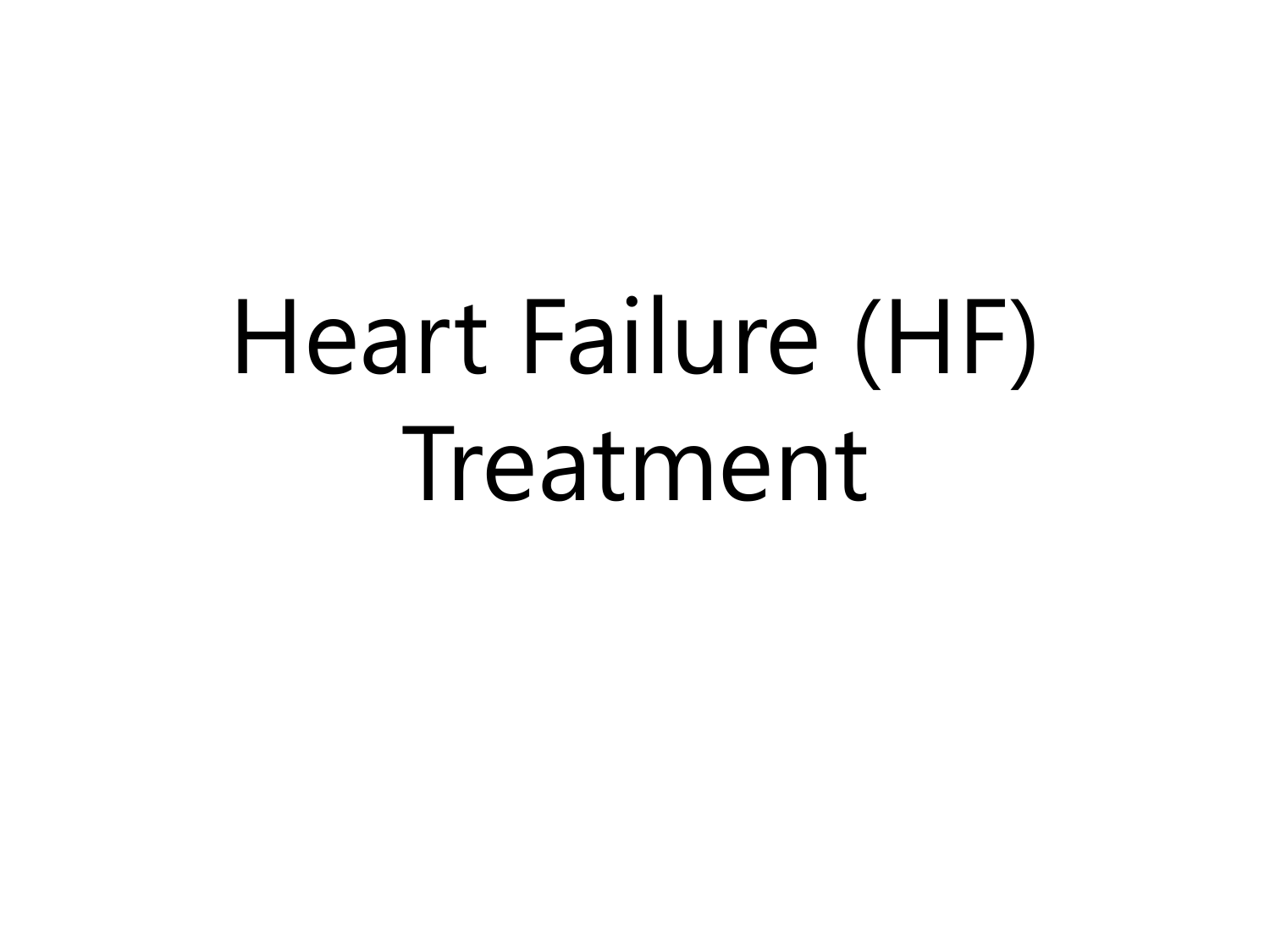## **Heart Failure (HF)**

- Complex, progressive disorder.
- The heart is unable to pump sufficient blood to meet the needs of the body.
- Its cardinal symptoms are **dyspnea**, **fatigue**, and **fluid retention**.
- Impaired ability of the heart to adequately fill with and/or eject blood.
- It is often accompanied by abnormal increases in blood volume and interstitial fluid.
- $\checkmark$  Underlying causes of HF include arteriosclerotic heart disease, myocardial infarction, hypertensive heart disease, valvular heart disease, and congenital heart disease.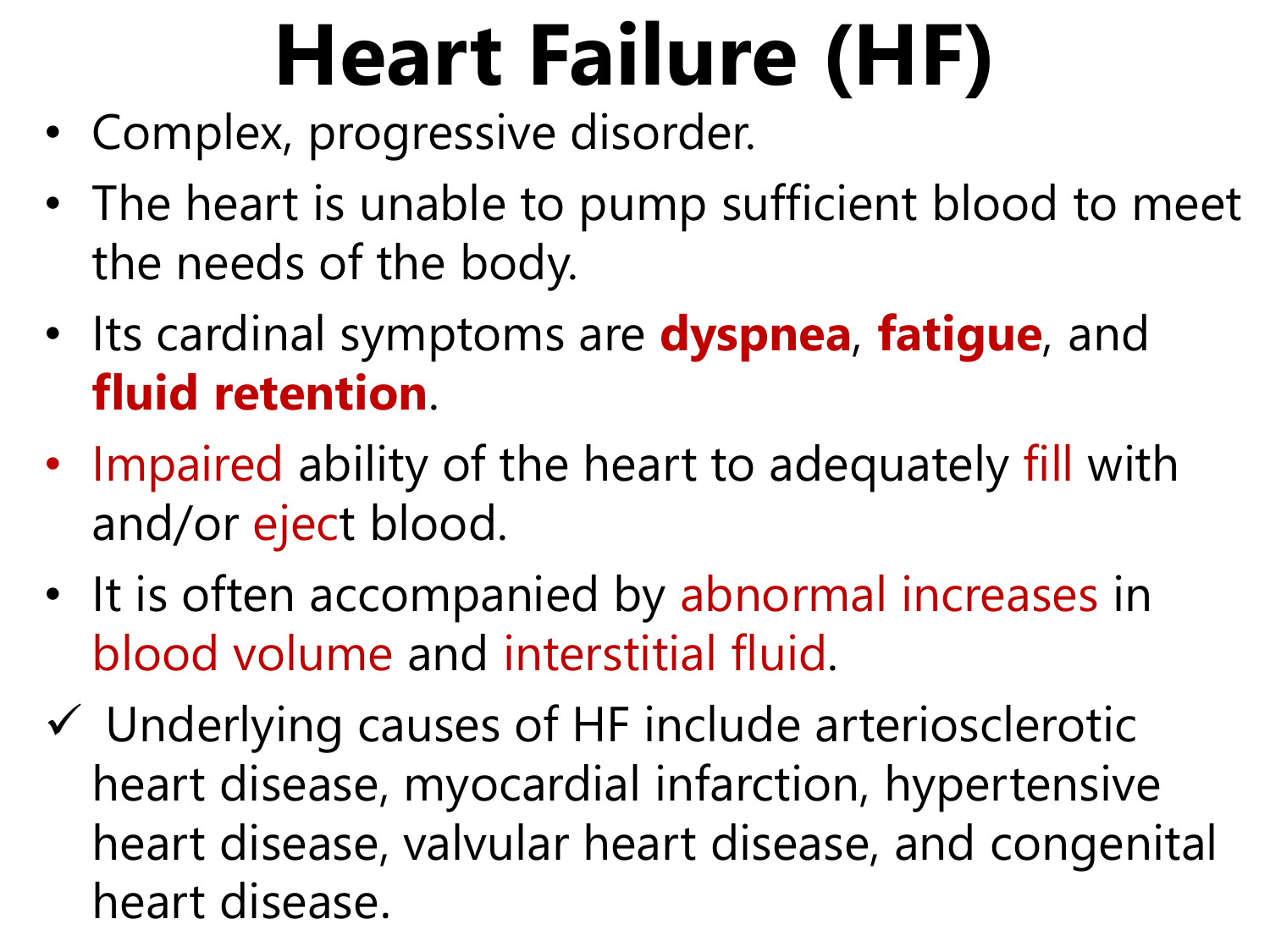### **Compensatory Mechanisms in the Progression of HF**

- Chronic activation of the sympathetic nervous system and the renin–angiotensin–aldosterone system is associated with:
- **Remodeling of Cardiac Tissue.**
- **Loss of Myocytes.**
- **Hypertrophy.**
- **Fibrosis**.
- This Prompts additional neurohormonal activation.
- If left untreated, leads to death.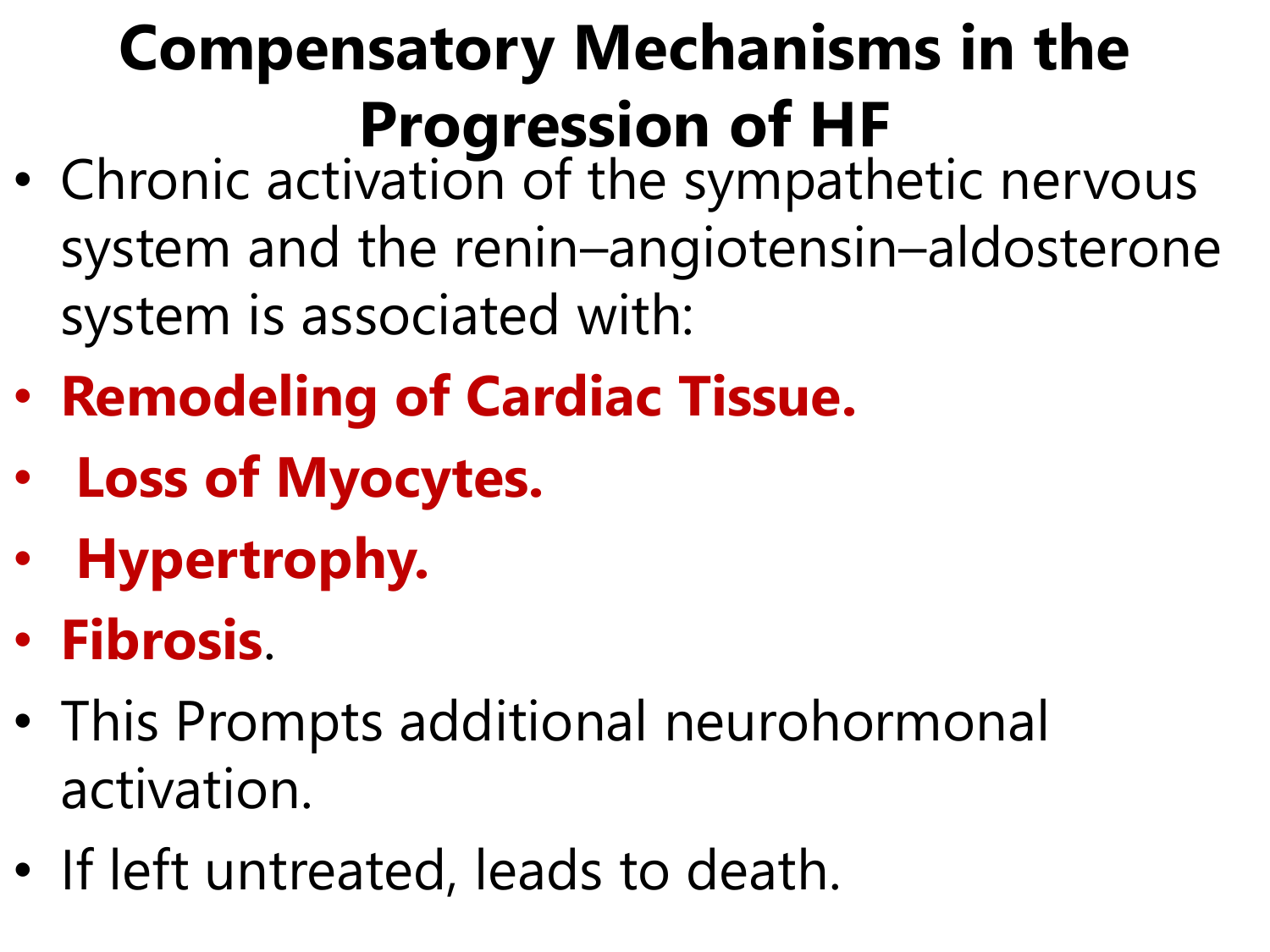### Goals of Pharmacologic Intervention in HF

- **Alleviate Symptoms.**
- **Slow Disease Progression.**
- **Improve Survival.**

#### **Seven Classes of Drugs:**

- **1) Angiotensin-converting Enzyme Inhibitors.**
- **2) Angiotensin-receptor Blockers.**
- **3) Aldosterone antagonists,**
- **4) β-blockers.**
- **5) Diuretics.**
- **6) Direct Vaso- and Venodilators.**
- **7) Inotropic agents.**
- **Depending on the severity of HF individual patient factors, one or more of these classes of drugs are administered.**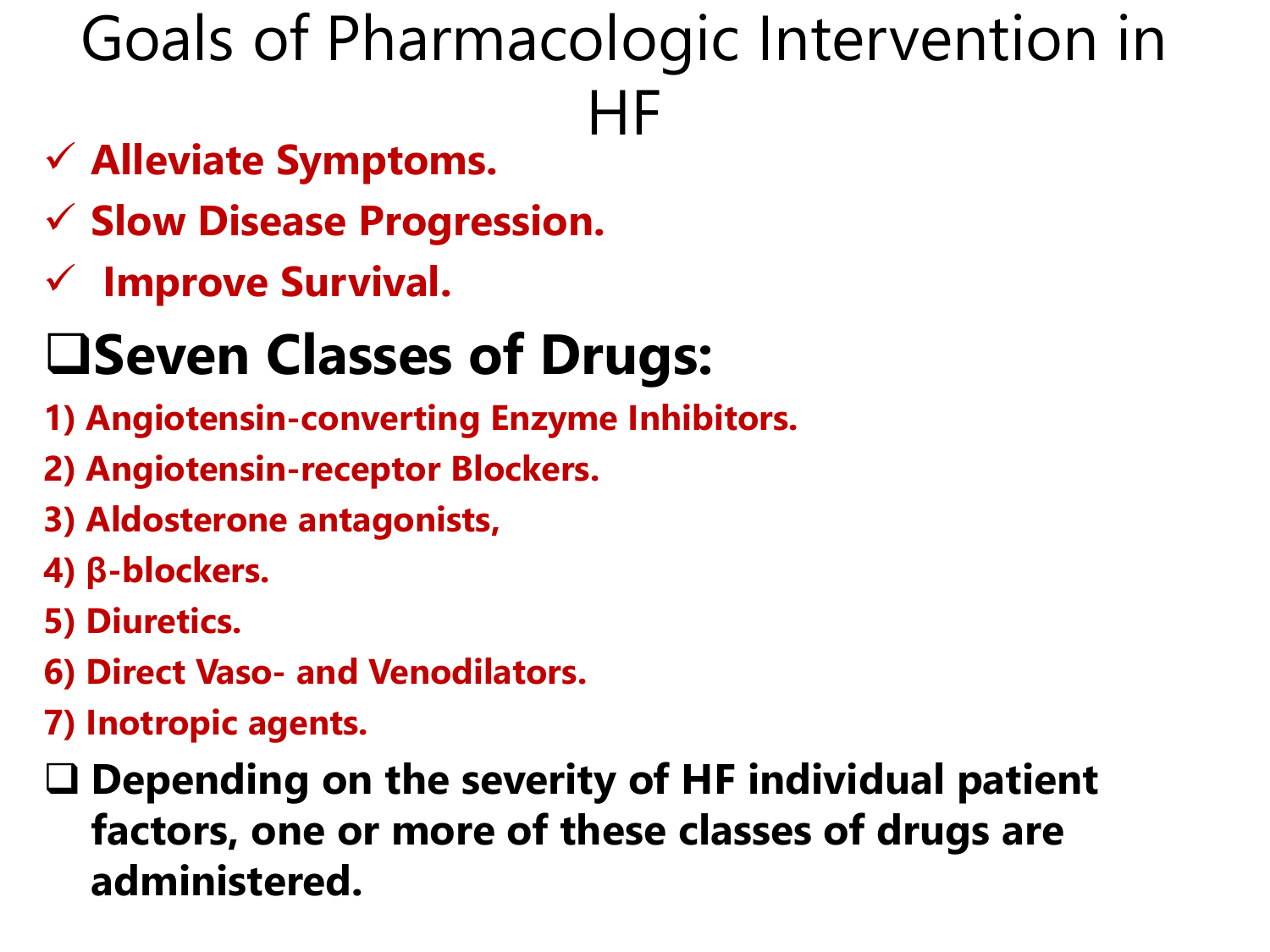## **Drugs of HF treatment**

Captopril CAPOTEN **Enalapril VASOTEC Fosinopril MONOPRIL** Lisinopril PRINIVIL, ZESTRIL **Quinapril ACCUPRIL Ramipril ALTACE** 

#### **ANGIOTENSIN RECEPTOR BLOCKERS**

Candesartan ATACAND **Losartan COZAAR** *Telmisartan* MICARDIS *Valsartan* DIOVAN

#### **ALDOSTERONE ANTAGONISTS**

Eplerenone INSPRA Spironolactone ALDACTONE

#### **B-ADRENORECEPTOR BLOCKERS**

**Bisoprolol ZEBETA** Carvedilol COREG, COREG CR Metoprolol succinate TOPROL XL Metoprolol tartrate LOPRESSOR

#### **DIURETICS**

**Bumetanide BUMEX Furosemide L**ASIX Metolazone ZAROXOLYN Torsemide DEMADEX

#### **DIRECT VASO - AND VENODILATORS**

Hydralazine APRESOLINE Isosorbide dinitrate DILATRATE-SR. **ISORDIL** 

FDC Hydralazine/Isosorbide dinitrate **BIDIL** 

#### **INOTROPIC AGENTS**

**Digoxin LANOXIN Dobutamine** DOBUTREX Milrinone PRIMACOR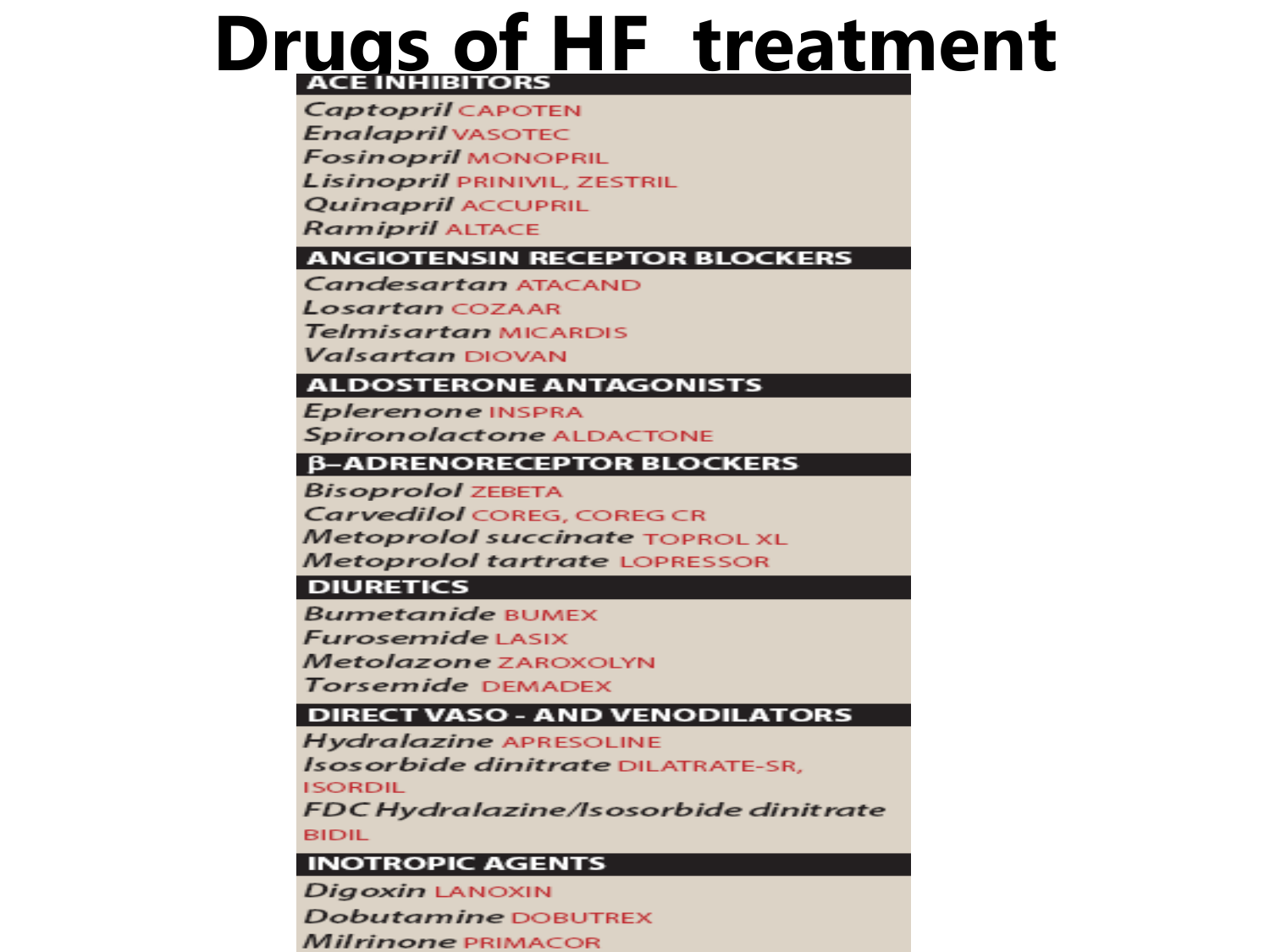Pharmacologic Intervention Provides the Following Benefits

- Reduced Myocardial Work Load.
- Decreased Extracellular Fluid Volume.
- Improved Cardiac Contractility.
- A Reduced rate of cardiac remodeling.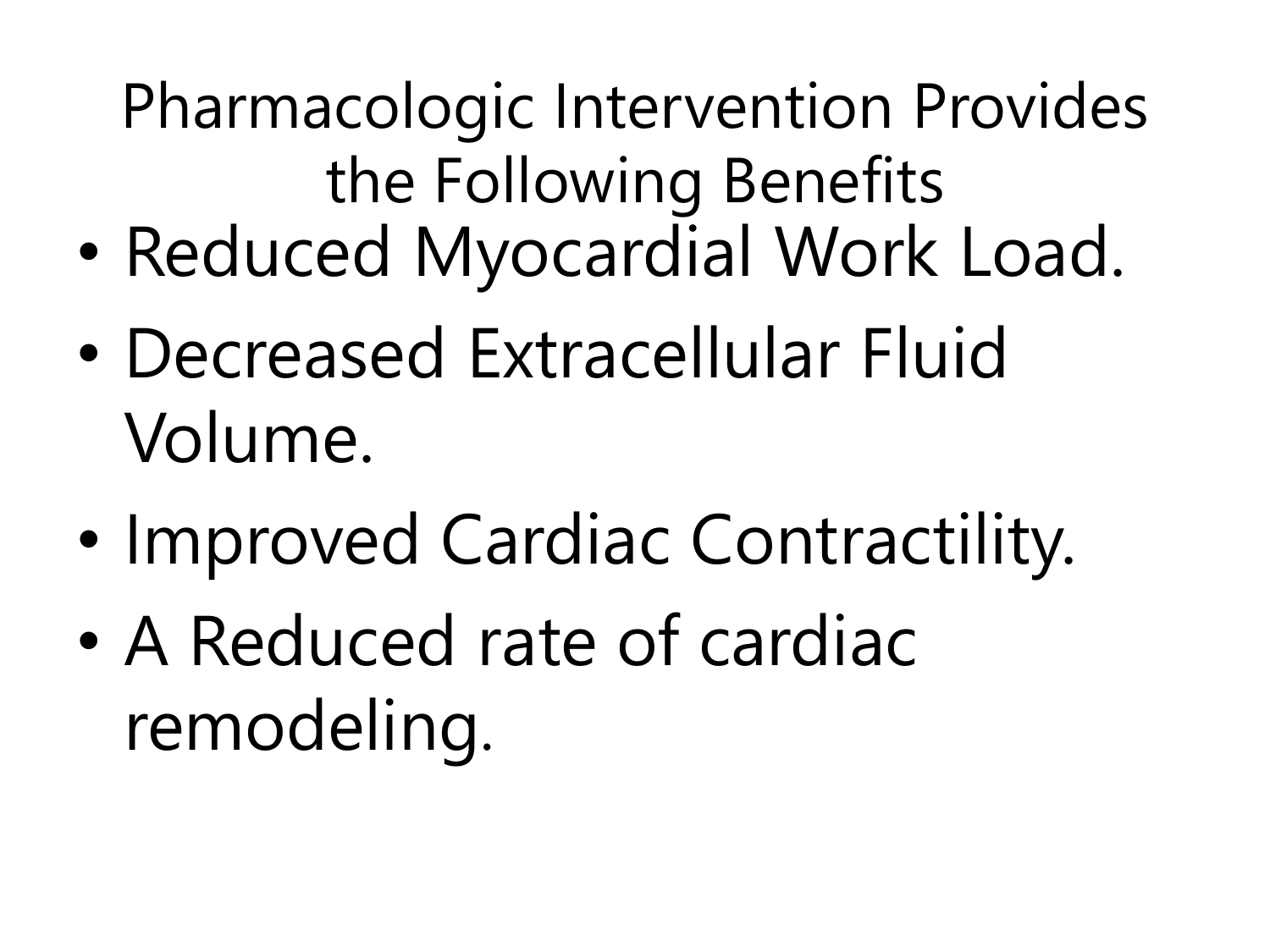### **Therapeutic strategies in HF**

- Chronic HF is typically managed by fluid limitations (less than 1.5 to 2 L daily).
- Low dietary intake of sodium (less than 2000 mg/d).
- Treatment of comorbid conditions.
- Use of diuretics.
- Drugs that may precipitate or exacerbate HF, such as nonsteroidal anti-inflammatory drugs (NSAIDs), alcohol, nondihydropyridine calcium channel blockers, and some antiarrhythmic drugs, should be avoided if possible.
- Inhibitors of the renin–angiotensin–aldosterone system, and inhibitors of the sympathetic nervous system.
- Inotropic agents are reserved for acute HF signs and symptoms in mostly the inpatient setting.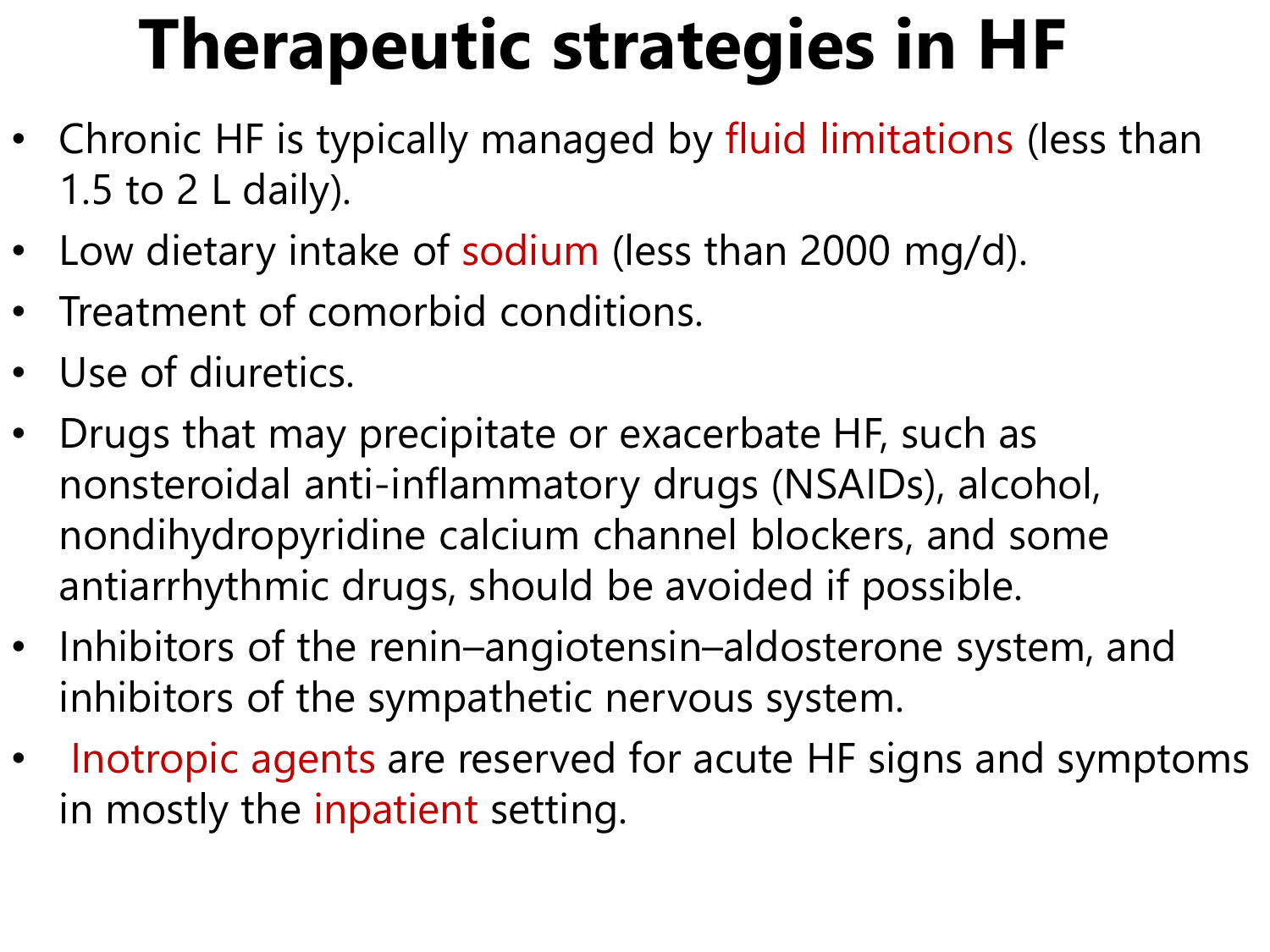## **Inotropic Drugs**

- HF with reduced ejection fraction (HFrEF)
- Positive inotropic agents enhance cardiac contractility and, thus increase cardiac output.
- Although these drugs act by different mechanisms the inotropic action is the result of an increased cytoplasmic calcium concentration that enhances the contractility of cardiac muscle.
- All positive inotropes in HFrEF that increase intracellular calcium concentration have been associated with reduced survival.
- For this reason, these agents, with the exception of digoxin, are only used for a short period mainly in the inpatient setting.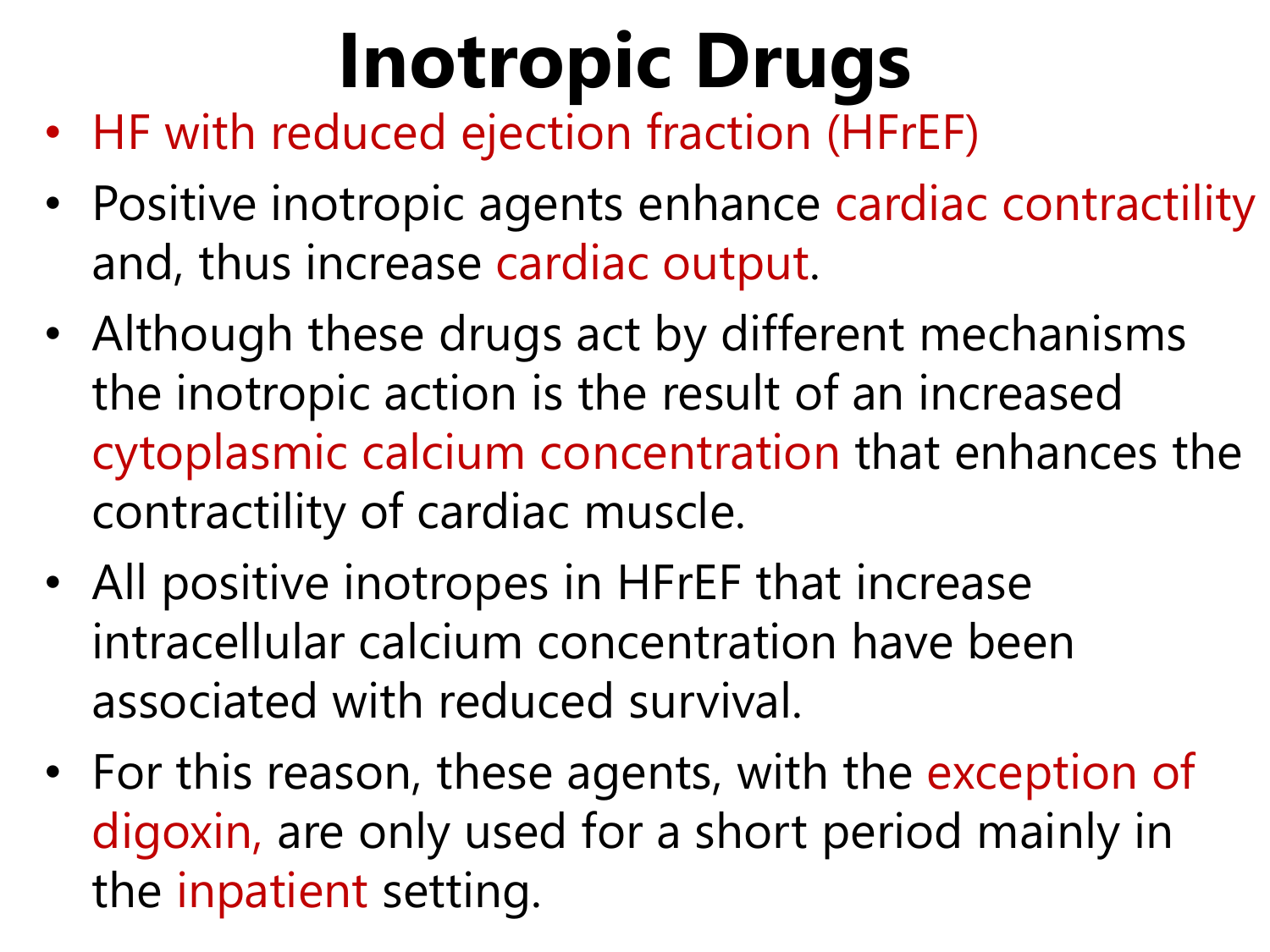## **Digitalis glycosides**

- The cardiac glycosides are often called digitalis or digitalis glycosides because most of the drugs come from the digitalis (foxglove) plant.
- **Increase the contractility** of the heart muscle and, therefore, are used in treating HF.
- The digitalis glycosides have a **low therapeutic index**. with only a small difference between a therapeutic dose and doses that are toxic or even fatal. The most widely used agent is **digoxin.**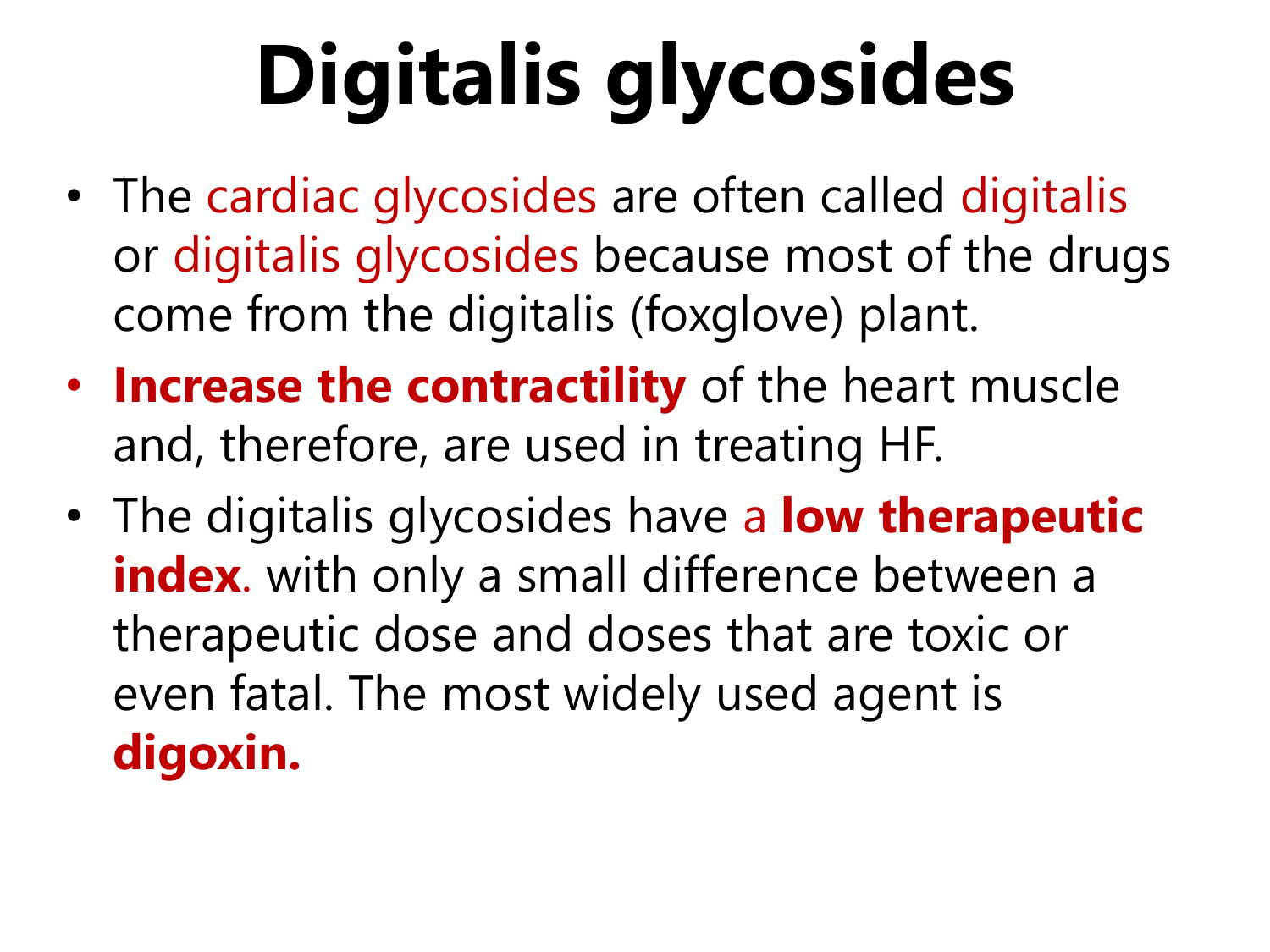## Mechanism of Action

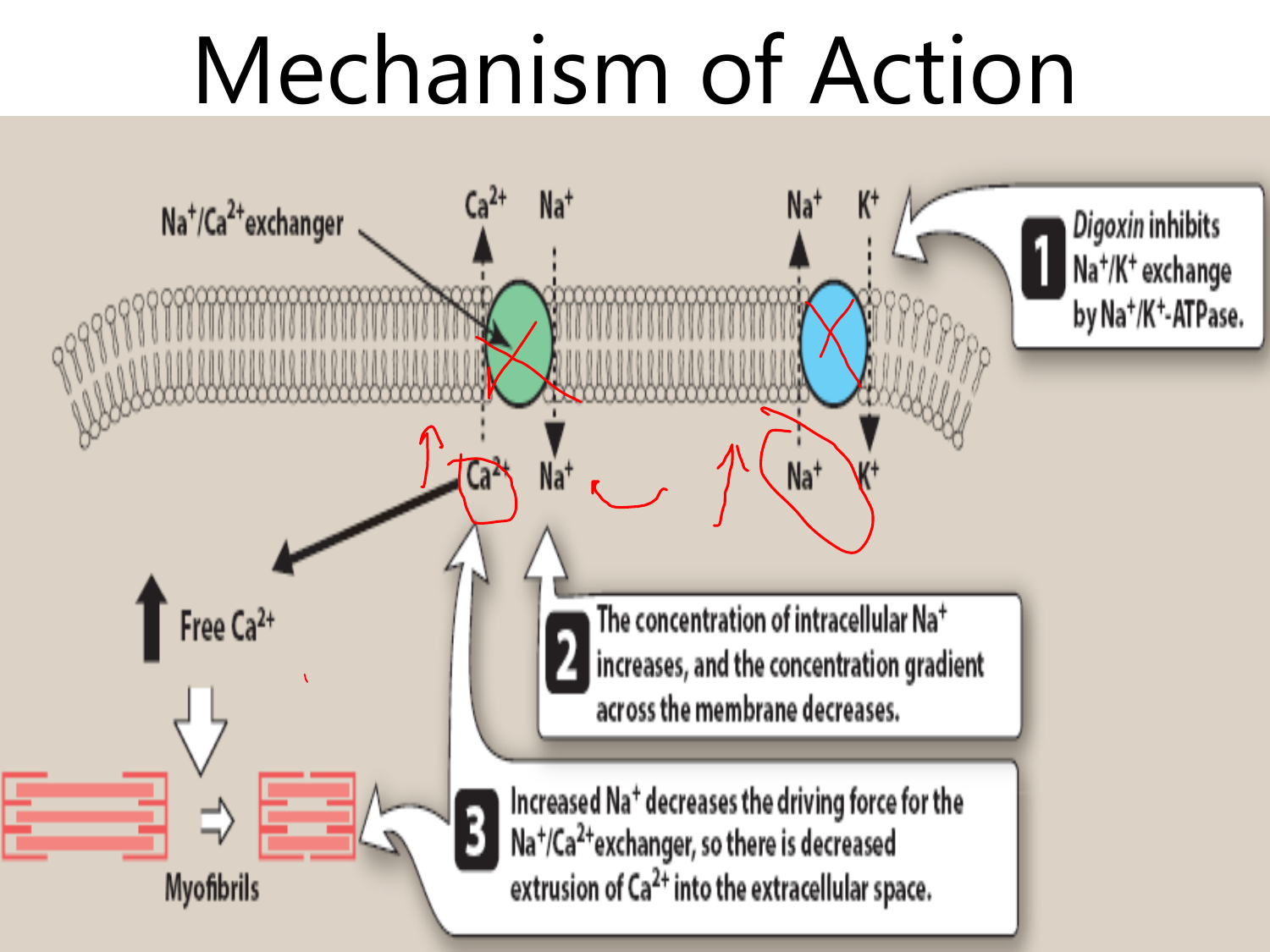Digoxin increases the force of cardiac contraction, causing cardiac output to more closely resemble that of the normal heart

**Vagal tone** is also enhanced, so both heart rate and myocardial oxygen demand decrease.

Digoxin slows conduction velocity through the AV node, making it useful for atrial fibrillation.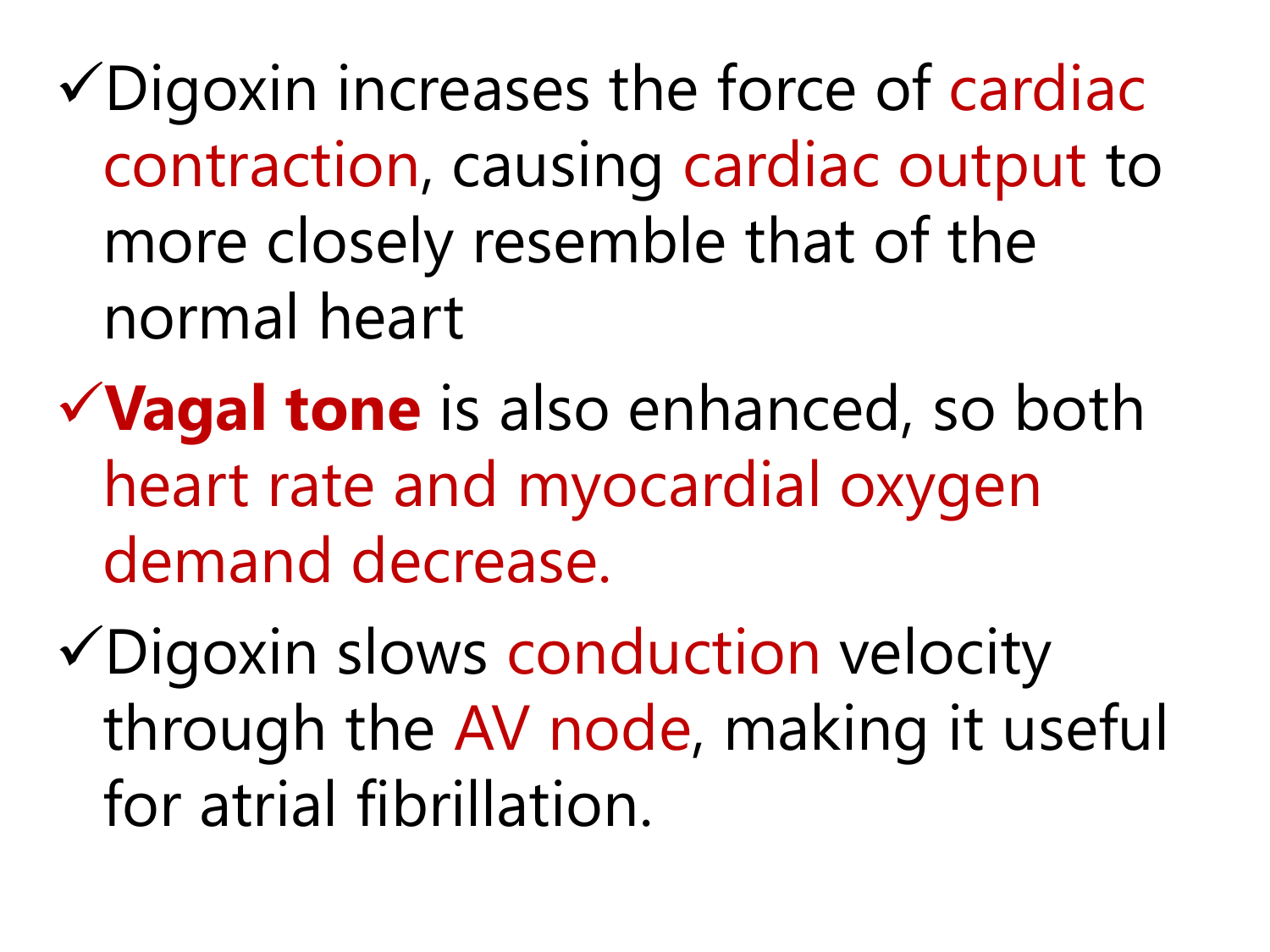- low-dose digoxin inhibits sympathetic activation with minimal effects on contractility.
- This effect is the reason a lower serum drug concentration is targeted in HFrEF.
- When Na+/K+-ATPase is markedly inhibited by digoxin, the resting membrane potential may increase (−70 mV instead of −90 mV), which makes the membrane more excitable, increasing the risk of arrhythmias (toxicity).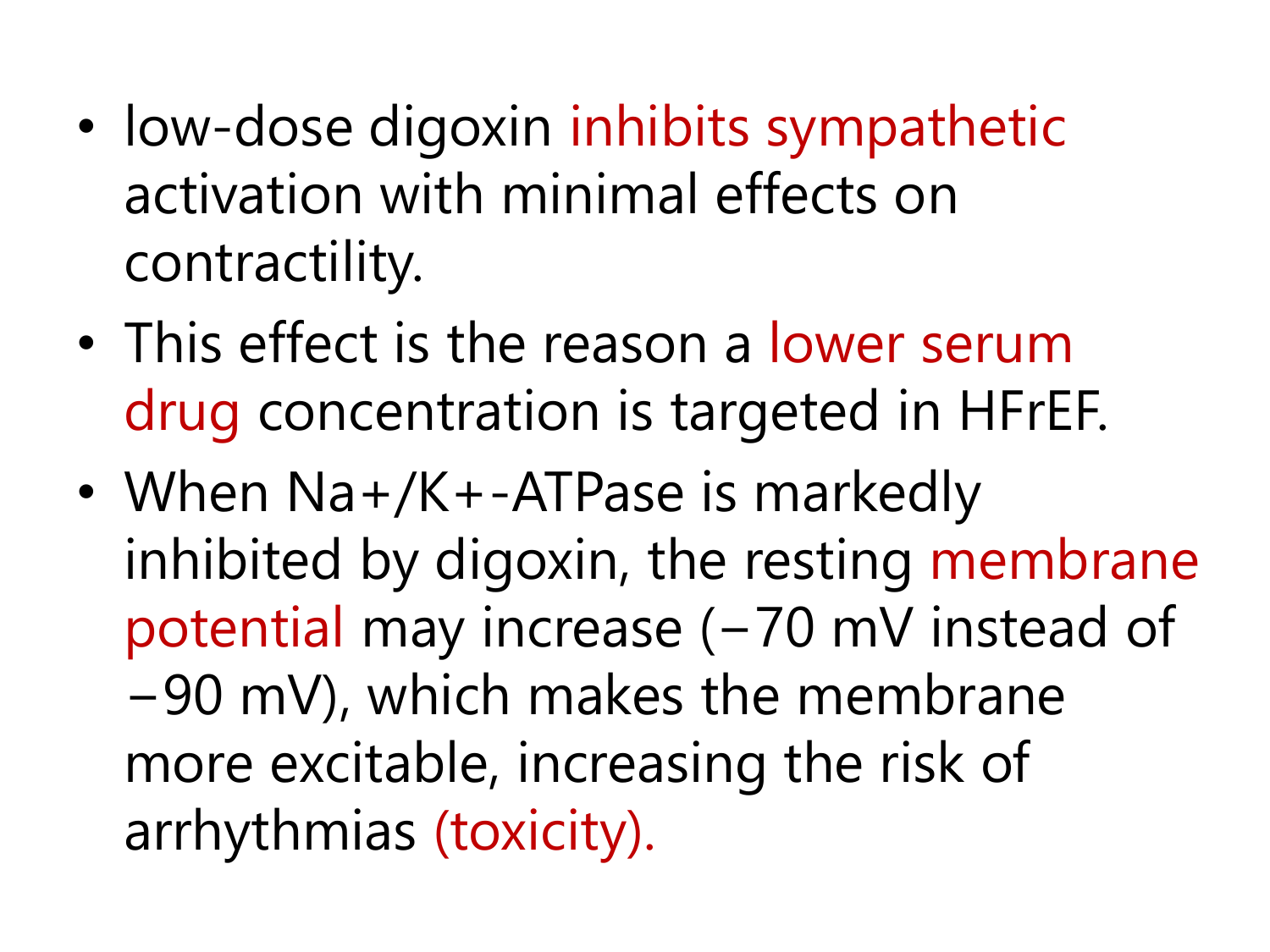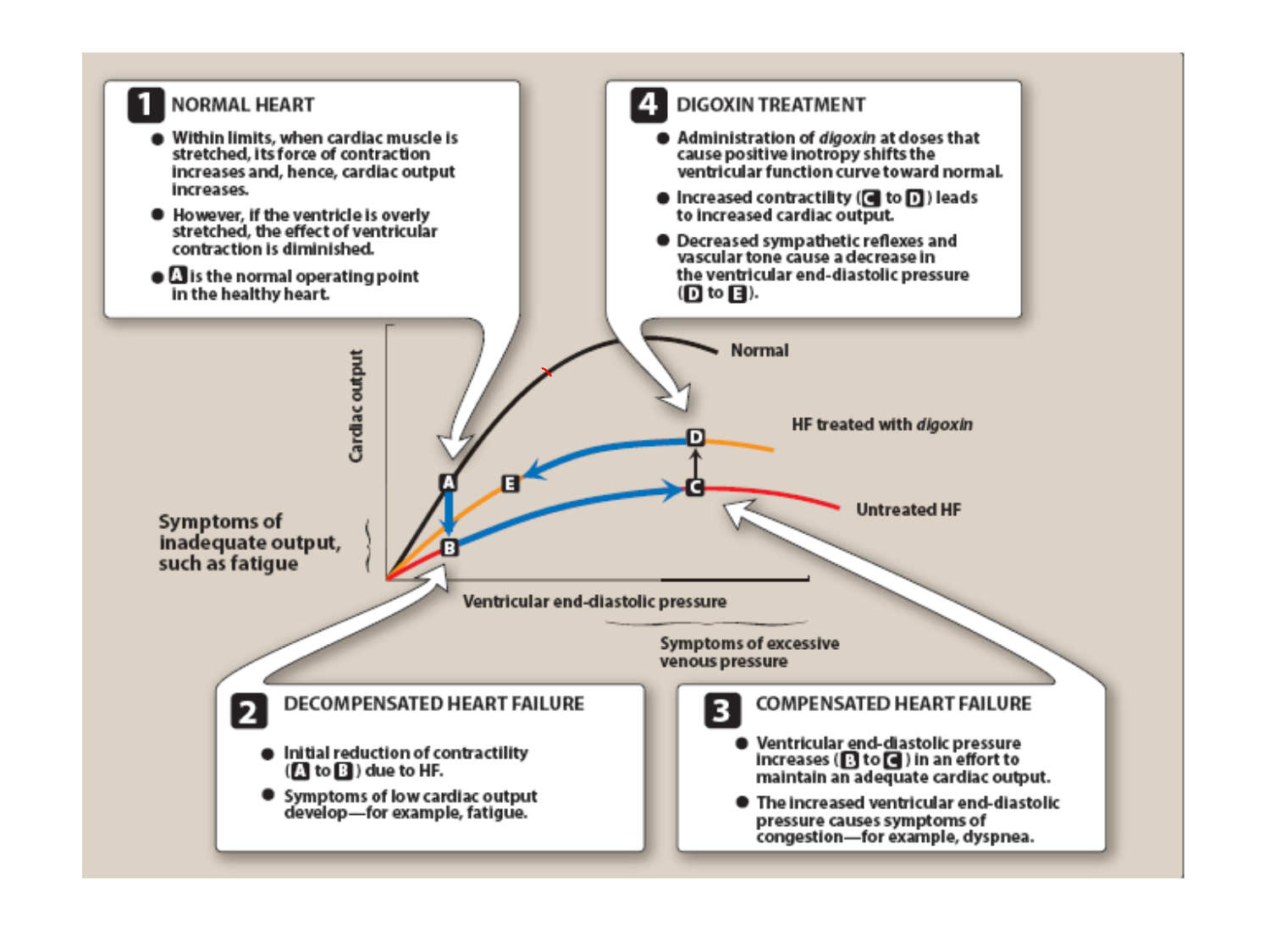- Digoxin therapy is indicated in patients with severe HFrEF after initiation of ACE inhibitor, β-blocker, and diuretic therapy.
- A low serum drug concentration of digoxin (0.5 to 0.8 ng/mL) is beneficial in HFrEF.
- At this level, patients may see a reduction in HF admissions, along with improved survival.
- At higher serum drug concentrations, admissions are prevented, but mortality likely increases.
- Digoxin is not indicated in patients with diastolic or right sided HF unless the patient has concomitant atrial fibrillation or flutter.
- **Patients with mild to moderate HF often respond to treatment with ACE inhibitors, β-blockers, aldosterone antagonists, direct vaso- and venodilators, and diuretics and may not require digoxin**.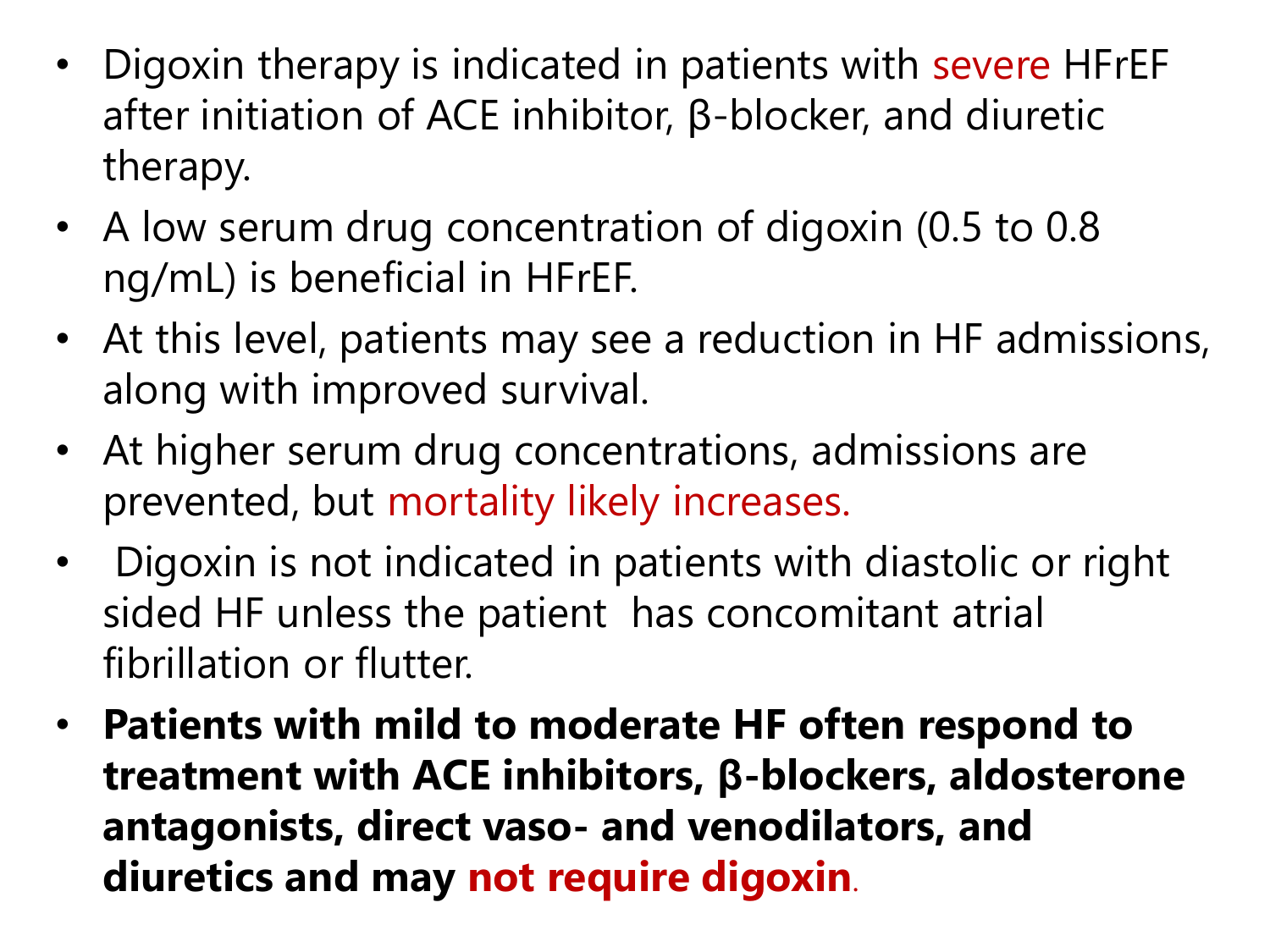# Pharmacokinetics

- **Digoxin** is available in oral and injectable formulations.
- It has a large volume of distribution, because it accumulates in muscle.
- In acute situations such as symptomatic atrial fibrillation, a loading dose regimen is used.
- Digoxin has a long half-life of 30 to 40 hours.
- It is mainly eliminated intact by the kidney, requiring dose adjustment in renal dysfunction.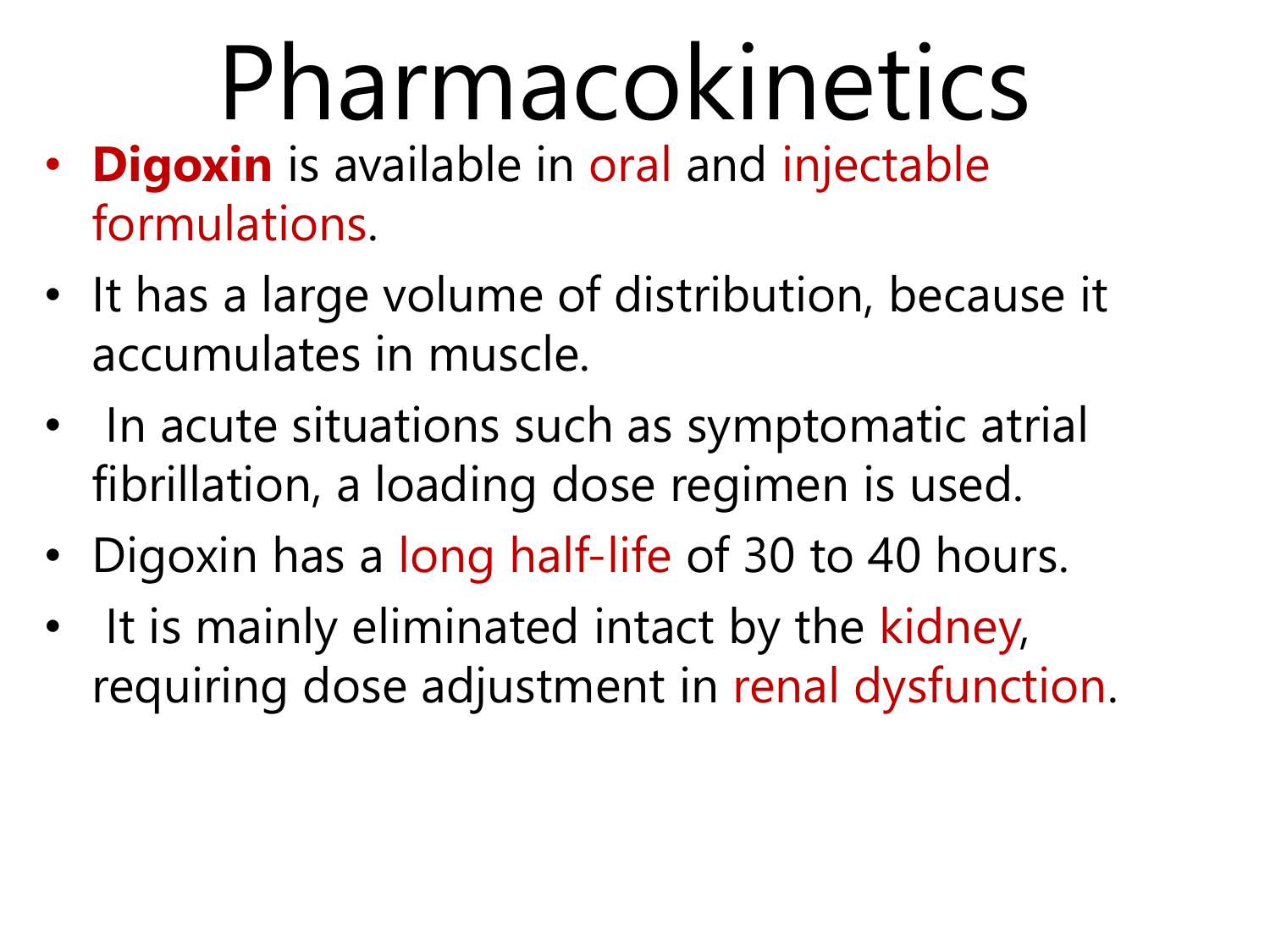### Adverse Effects

- At low serum drug concentrations, digoxin is fairly well tolerated.
- It has a very narrow therapeutic index, and digoxin toxicity is one of the most common adverse drug reactions leading to hospitalization.
- Anorexia, nausea, and vomiting may be initial indicators of toxicity. Patients may also experience blurred vision, and various cardiac arrhythmias.
- Toxicity can often be managed by discontinuing digoxin,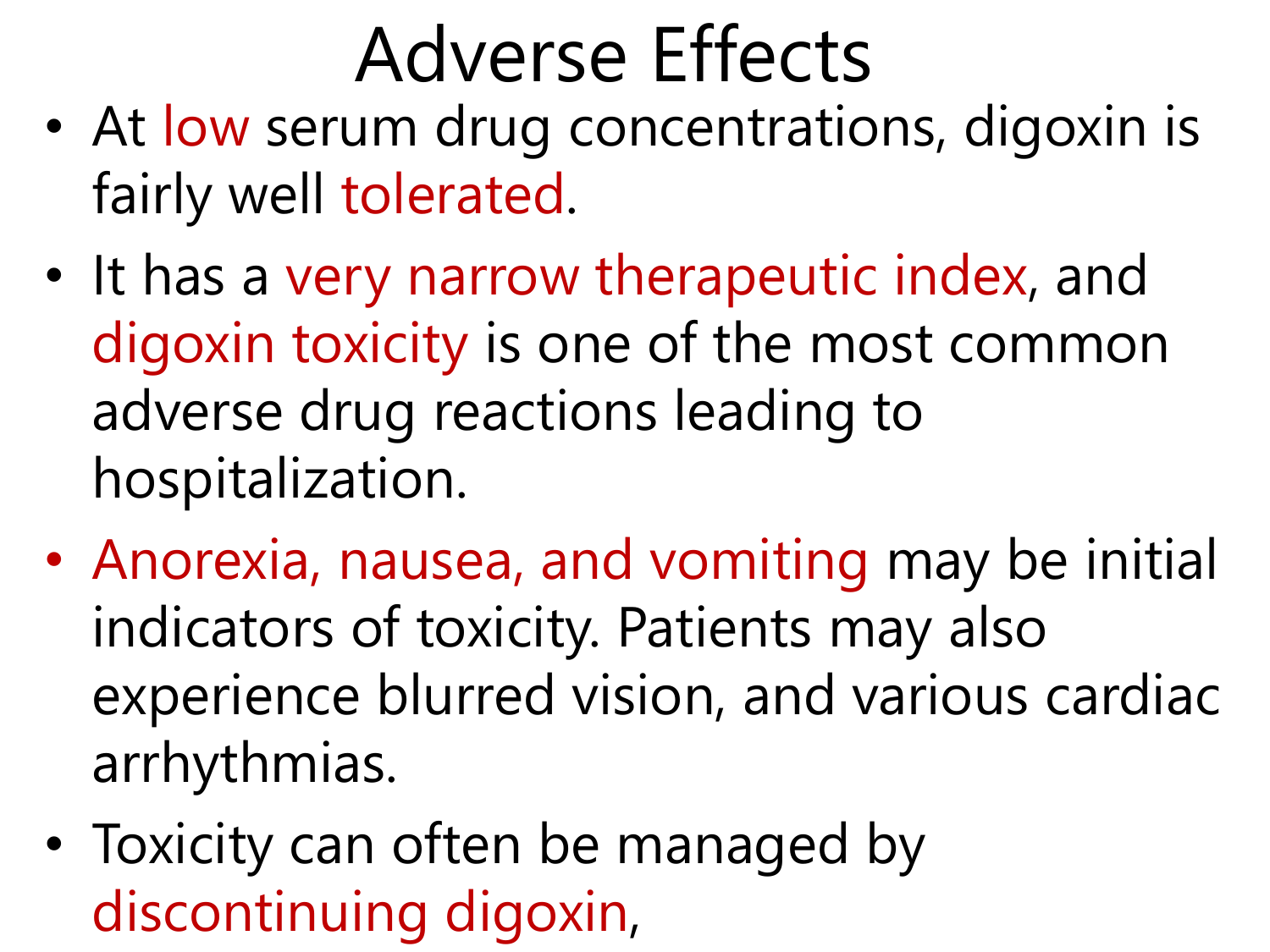- Determining serum potassium levels, and, if indicated, replacing potassium.
- Decreased levels of serum potassium (hypokalemia) predispose a patient to digoxin toxicity, since digoxin normally competes with potassium for the same binding site on the Na+/K+-ATPase pump.
- Severe toxicity resulting in ventricular tachycardia may require administration of antiarrhythmic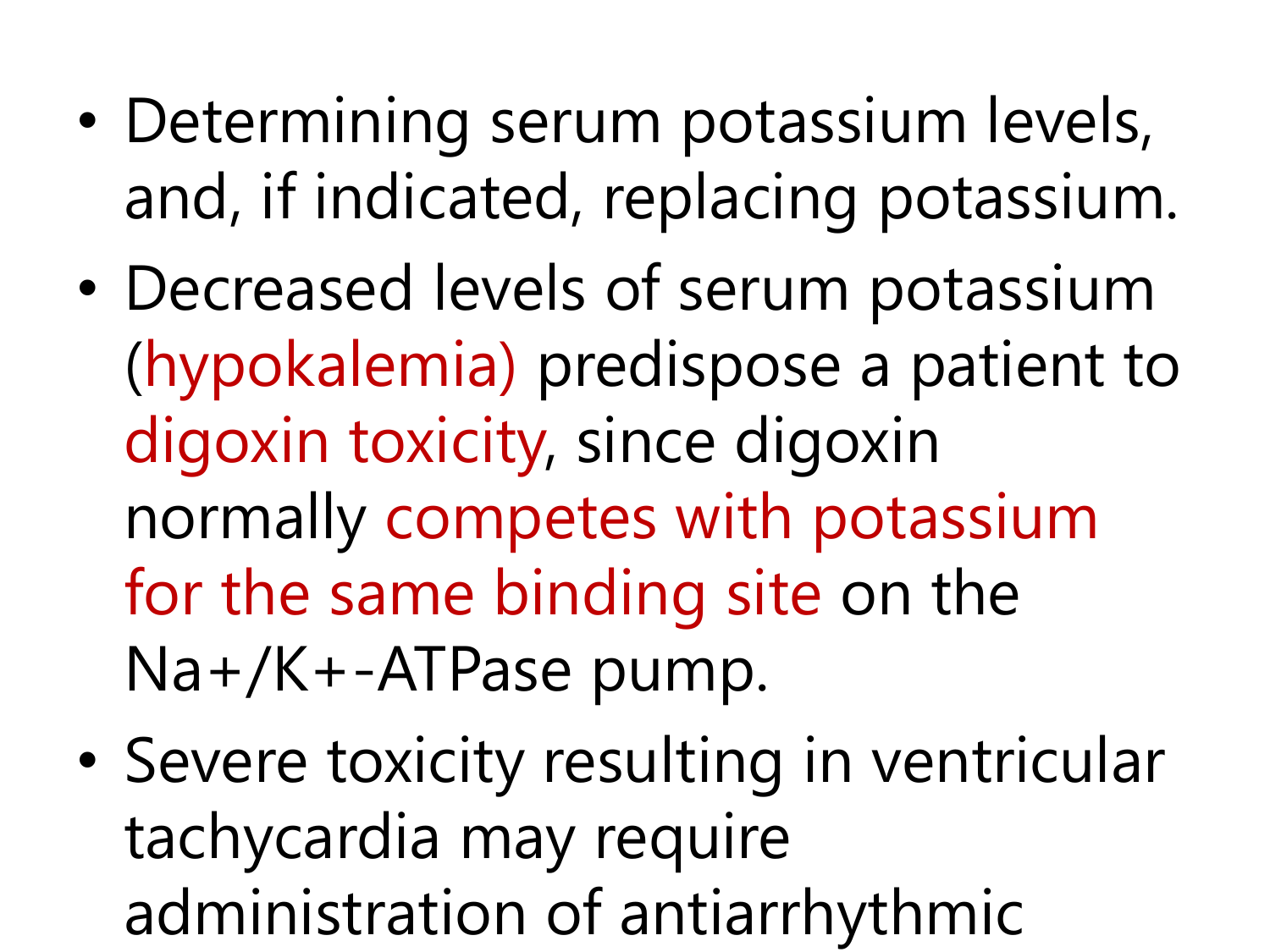- With the use of a lower serum drug concentration in HFrEF, toxic levels are infrequent.
- Clarithromycin, Verapamil, and Amiodarone, can significantly increase digoxin levels, necessitating a reduced dose of digoxin.
- Digoxin should also be used with caution with other drugs that slow AV conduction, such as β-blockers, verapamil, and diltiazem.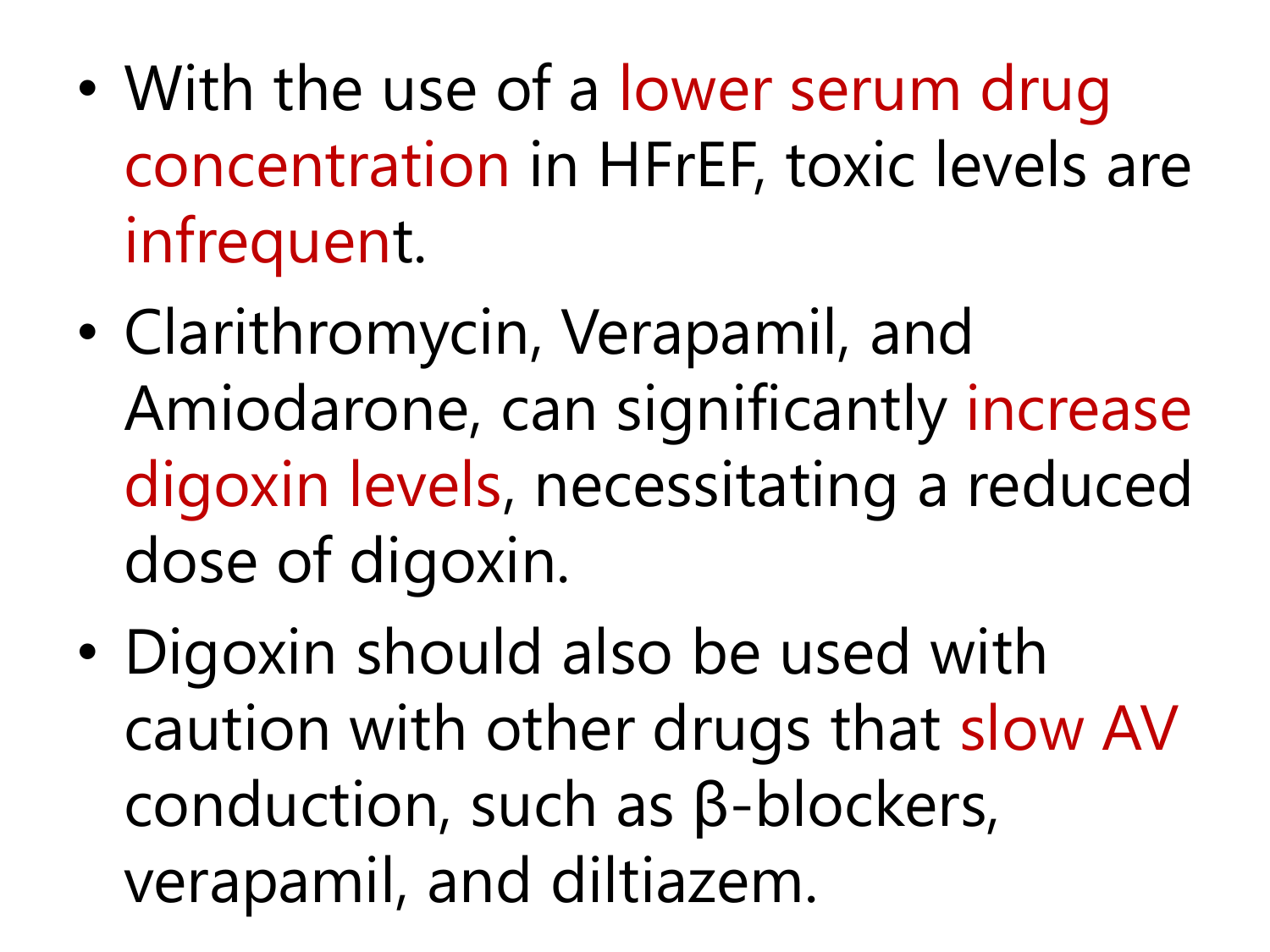## β-Adrenergic agonists

- **Dobutamine.**
- **Dopamine** improve cardiac performance by causing positive inotropic effects and vasodilation.
- **Dobutamine** is the most commonly used inotropic agent other than digoxin.
- β-Adrenergic agonists lead to an increase in intracellular cyclic adenosine monophosphate (cAMP), which results in the activation of protein kinase. Protein kinase then phosphorylates slow calcium channels, thereby increasing entry of calcium ions into the myocardial cells and enhancing contraction.
- Both drugs must be given by intravenous infusion and are primarily used in the short-term treatment of acute HF in the hospital setting.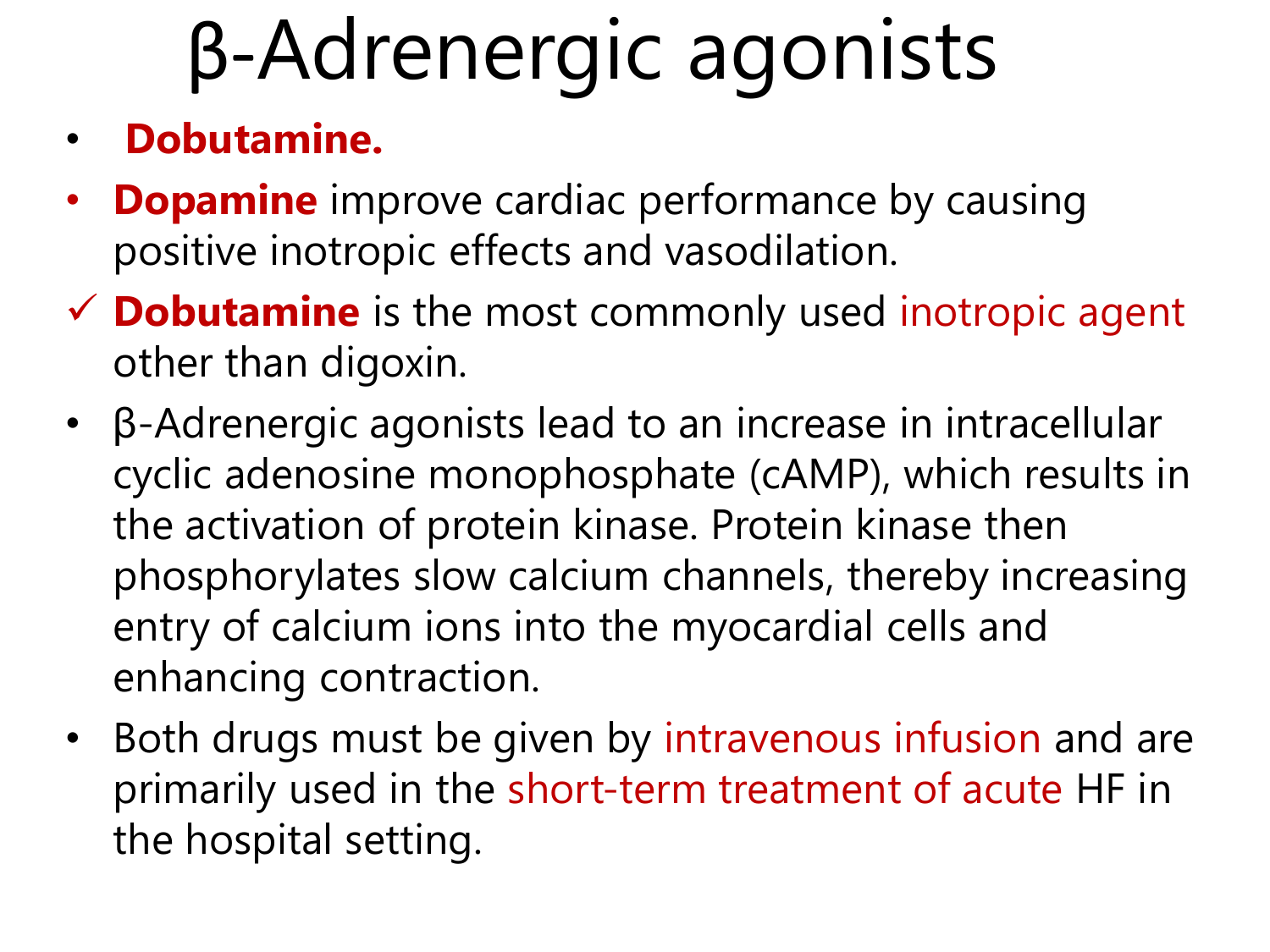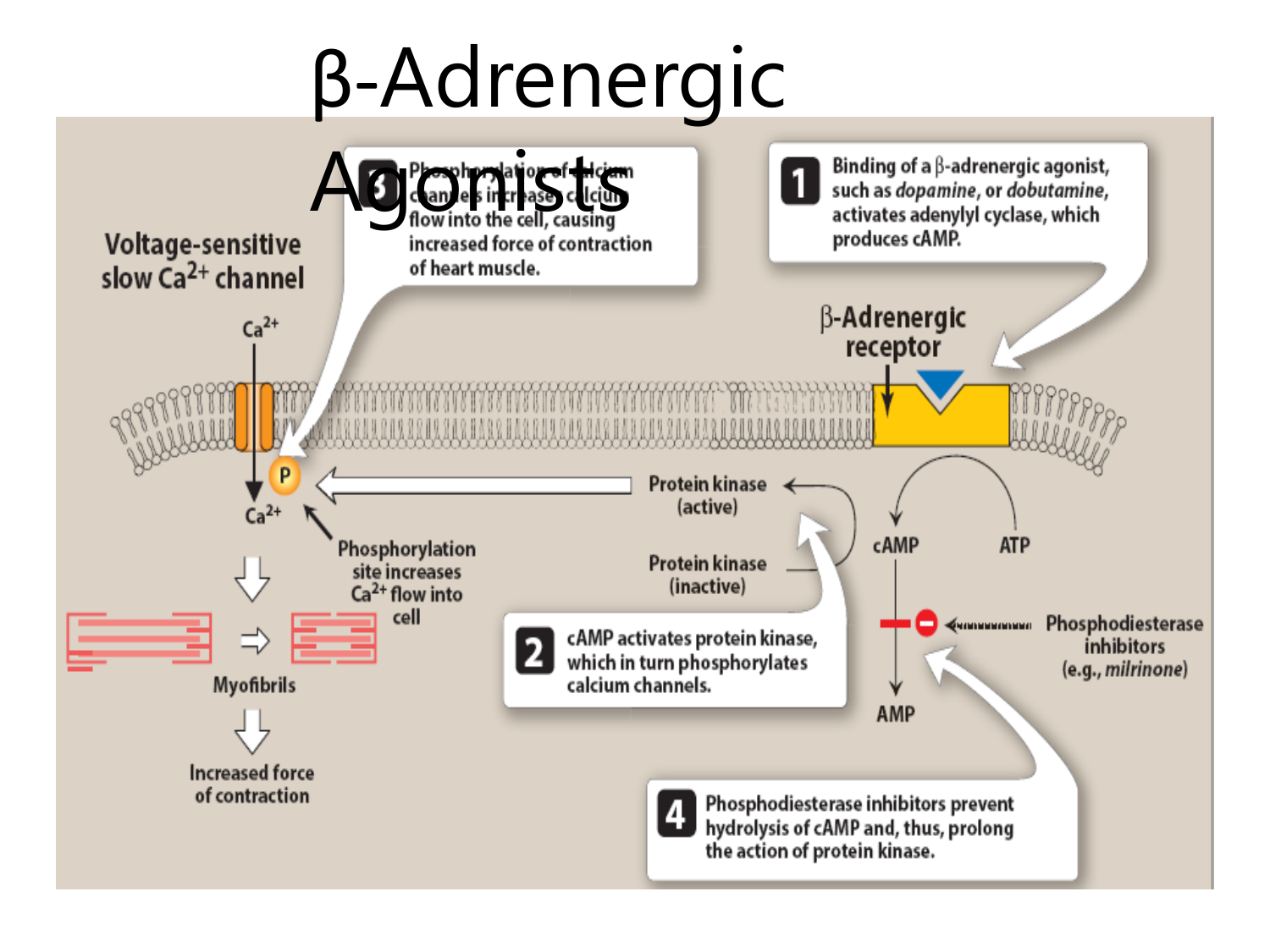## Phosphodiesterase inhibitors

#### • **Milrinone**

- a phosphodiesterase inhibitor that increases the intracellular concentration of cAMP.
- Like β-adrenergic agonists, this results in an increase of intracellular calcium and, therefore, cardiac contractility.
- Long-term, milrinone therapy may be associated with a substantial increased risk of mortality.
- Short-term use of intravenous milrinone is not associated with increased mortality in patients without a history of coronary artery disease, and some symptomatic benefit may be obtained in patients with refractory HF.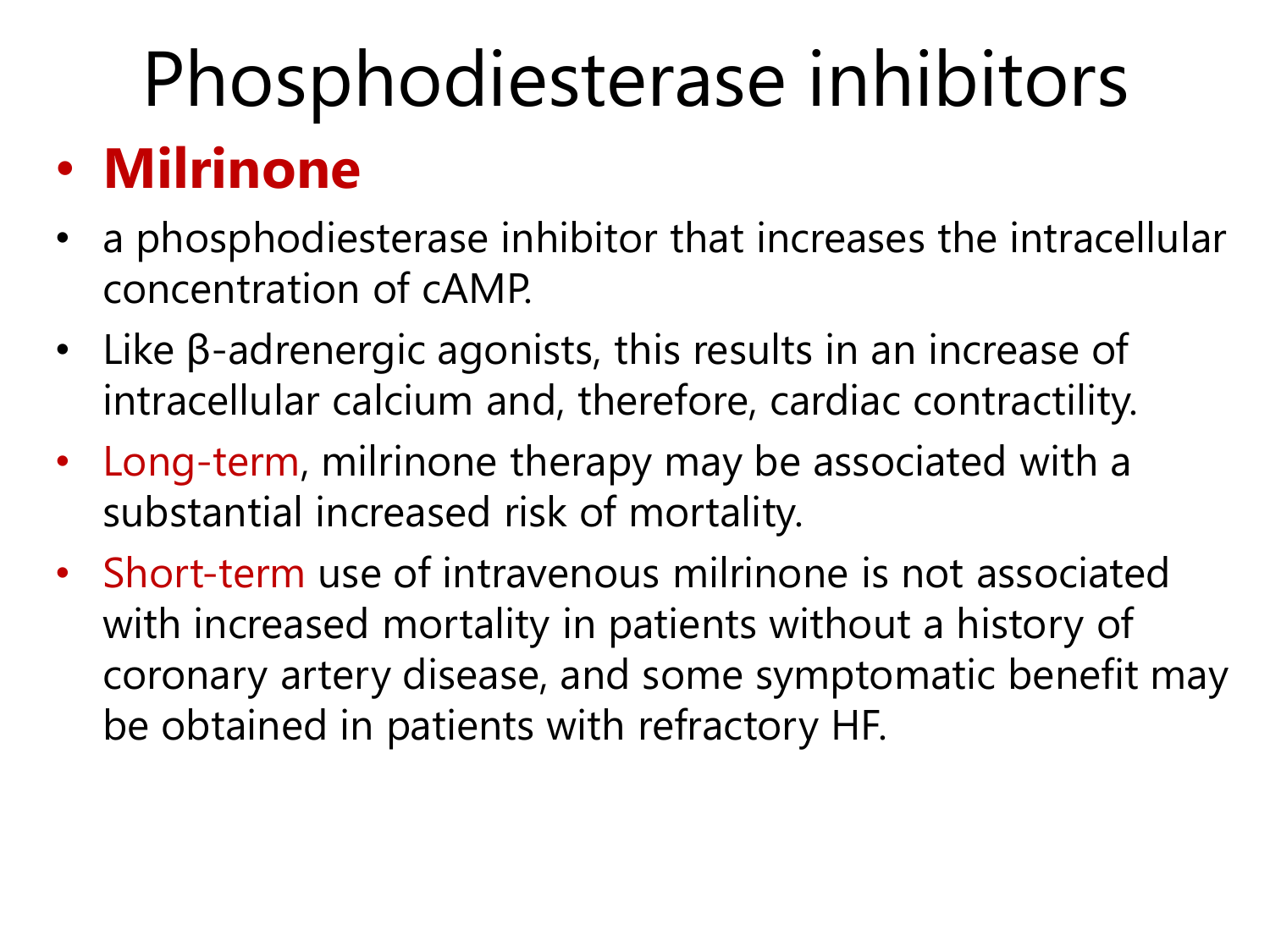## **Vaso and Venodilator**

- Dilation of venous blood vessels leads to a decrease in cardiac preload.
- **Nitrates** are commonly used venous dilators to reduce preload for patients with chronic HF.
- Arterial dilators, such as **hydralazine** reduce systemic arteriolar resistance and decrease afterload.
- If the patient is intolerant of ACE inhibitors or β-blockers, or if additional vasodilator response is required, a combination of hydralazine and isosorbide dinitrate may be used. A fixeddose combination of these agents has been shown to improve symptoms and survival in black patients with HFrEF on standard HF treatment (β-blocker plus ACE inhibitor or ARB).
- $\checkmark$  Headache, hypotension, and tachycardia are common adverse effects with this combination.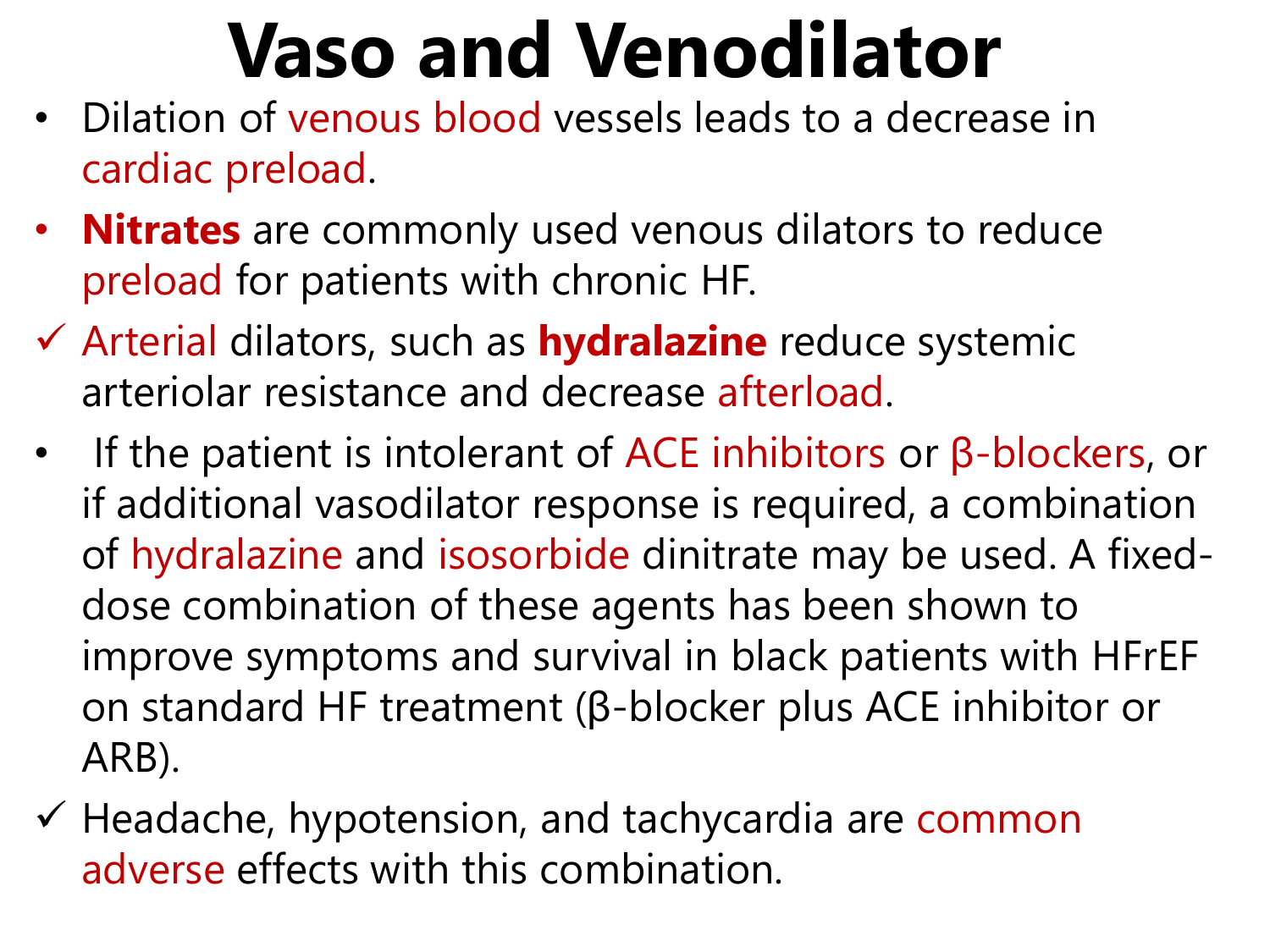## β-blockers

- Evidence clearly demonstrates improved systolic functioning.
- Reverse cardiac remodeling in patients receiving β-blockers.
- Initial exacerbation of symptoms.
- The benefit of  $\beta$ -blockers is attributed, in part, to their ability to prevent the changes that occur because of chronic activation of the sympathetic nervous system.
- These agents decrease heart rate and inhibit release of renin in the kidneys.
- β-blockers prevent the deleterious effects of norepinephrine on the cardiac muscle fibers, decreasing remodeling, hypertrophy, and cell death.
- Three β-blockers have shown benefit in HF: **bisoprolo**l, **carvedilol** and long-acting **metoprolol** succinate.
- $\checkmark$  Treatment should be started at low doses and gradually titrated to target doses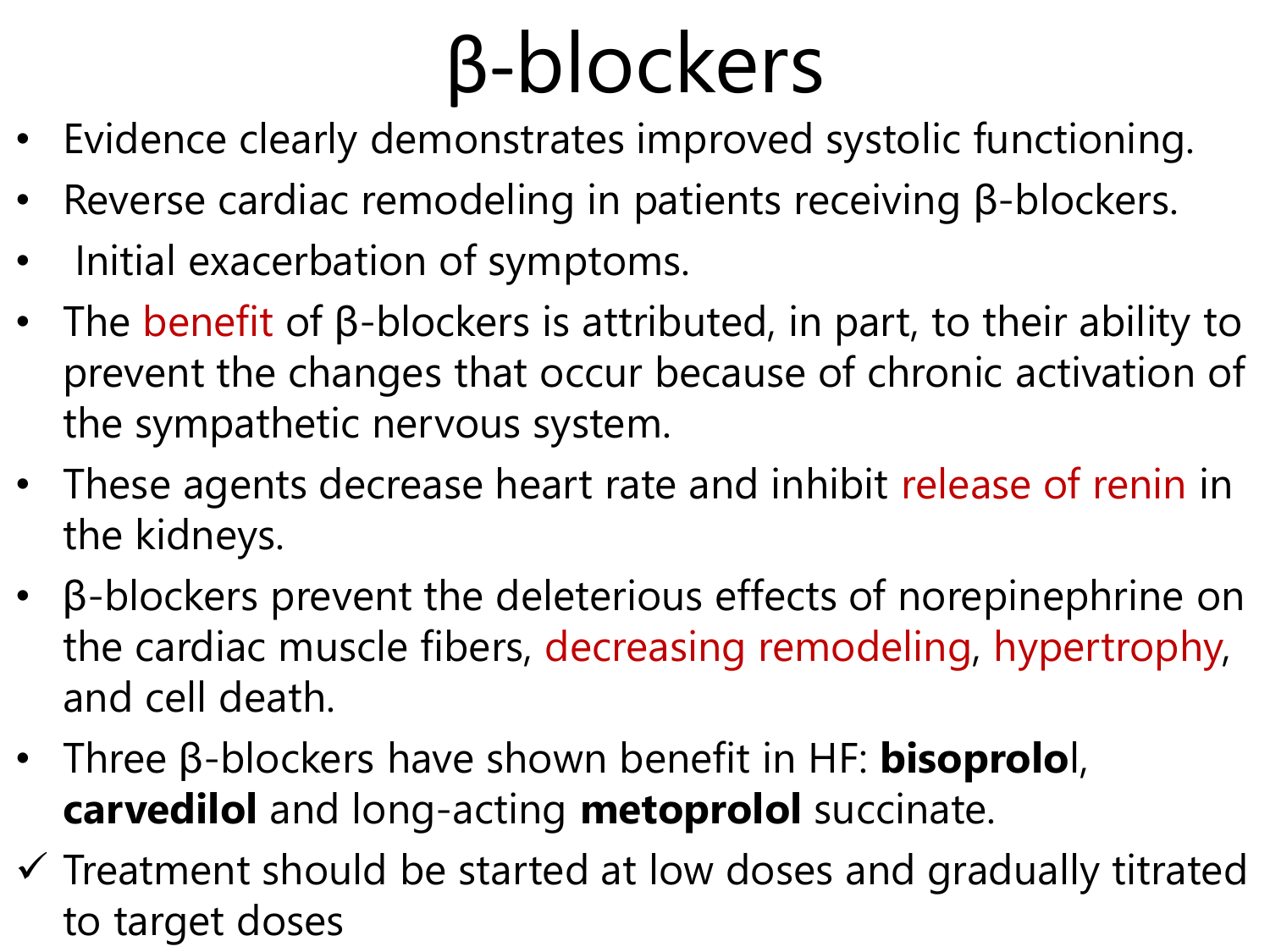## Diuretics

- Relieve pulmonary congestion and peripheral edema.
- These agents are also useful in reducing the symptoms of volume overload, including orthopnea and paroxysmal nocturnal dyspnea.
- Diuretics decrease plasma volume and, subsequently, decrease venous return to the heart (preload). This decreases cardiac workload and oxygen demand.
- Diuretics may also decrease afterload by reducing plasma volume, thereby decreasing blood pressure.
- Loop diuretics are the most commonly used diuretics in HF.
- These agents are used for patients who require extensive diuresis and those with renal insufficiency.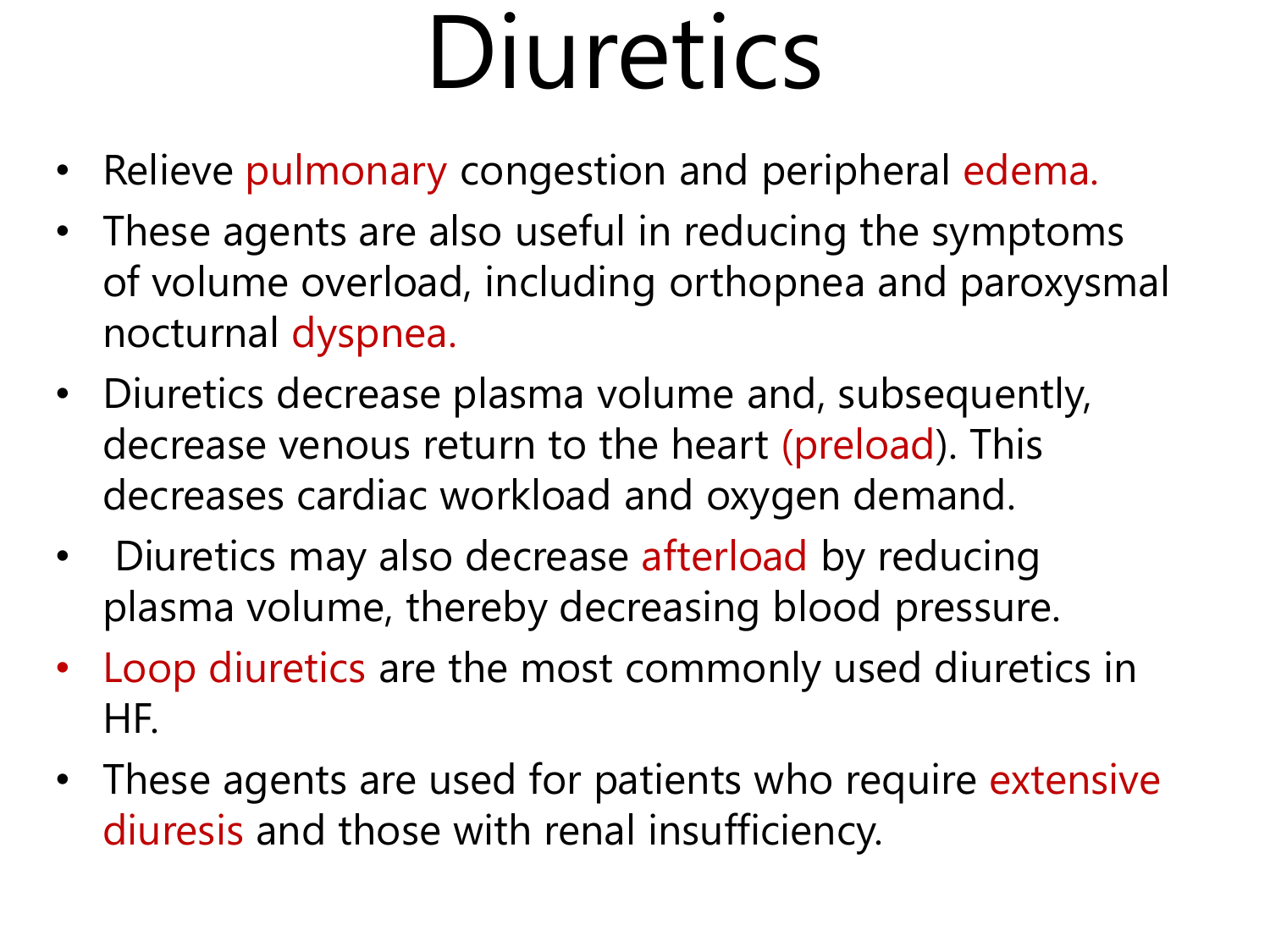### Aldosterone Antagonists

- Patients with advanced heart disease have elevated levels of aldosterone due to angiotensin II stimulation and reduced hepatic clearance of the hormone.
- **Spironolactone** is a direct antagonist of aldosterone, thereby preventing salt retention, myocardial hypertrophy, and hypokalemia.
- **Eplerenone** is a competitive antagonist of aldosterone at mineralocorticoid receptors.
- Although similar in action to spironolactone at the mineralocorticoid receptor, **eplerenone** has a lower incidence of endocrine-related side effects due to its reduced affinity for glucocorticoid, androgen, and progesterone receptors.\
- Aldosterone antagonists are indicated in patients with more severe stages.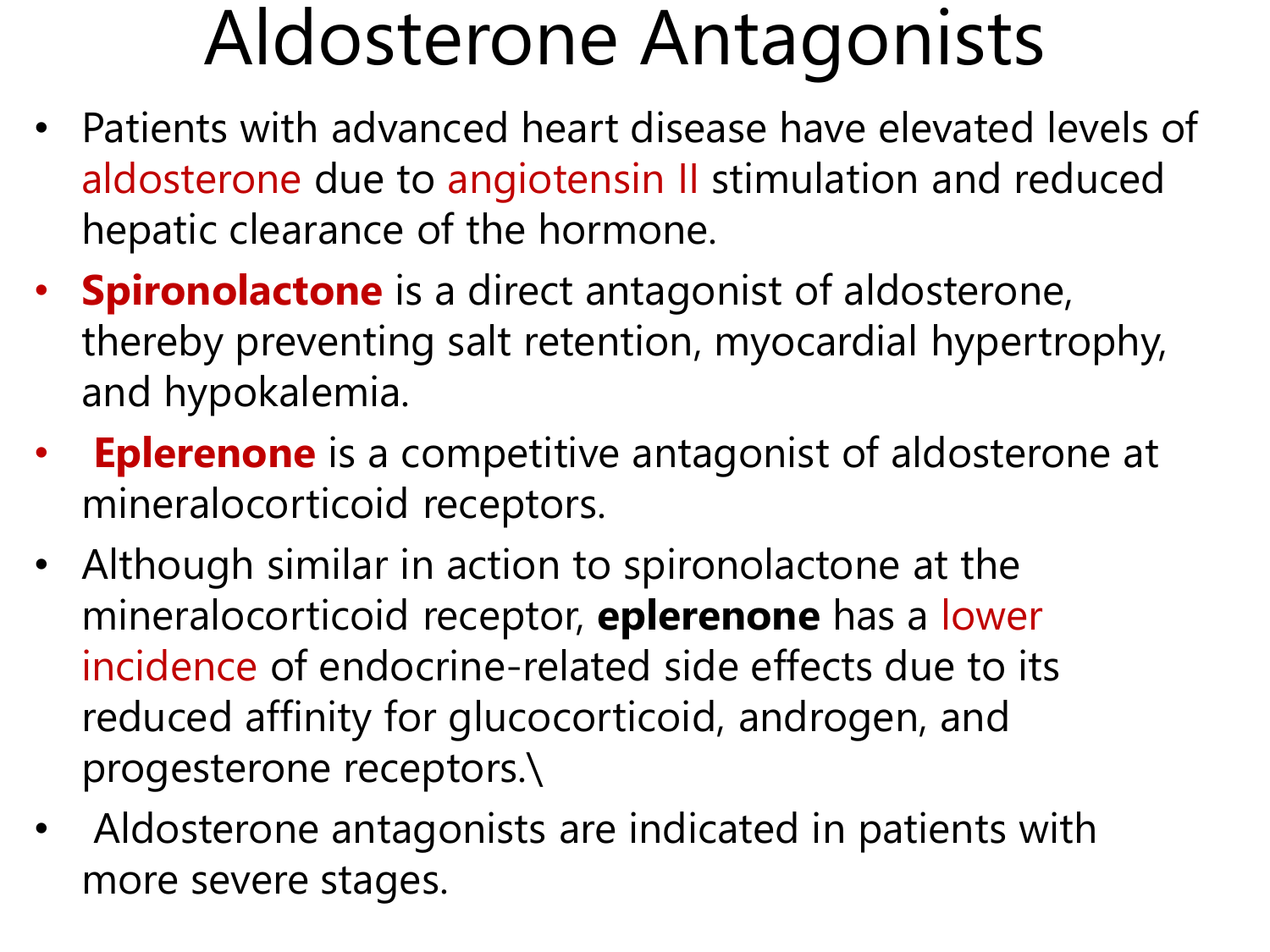### • Angiotensin-converting enzyme inhibitors